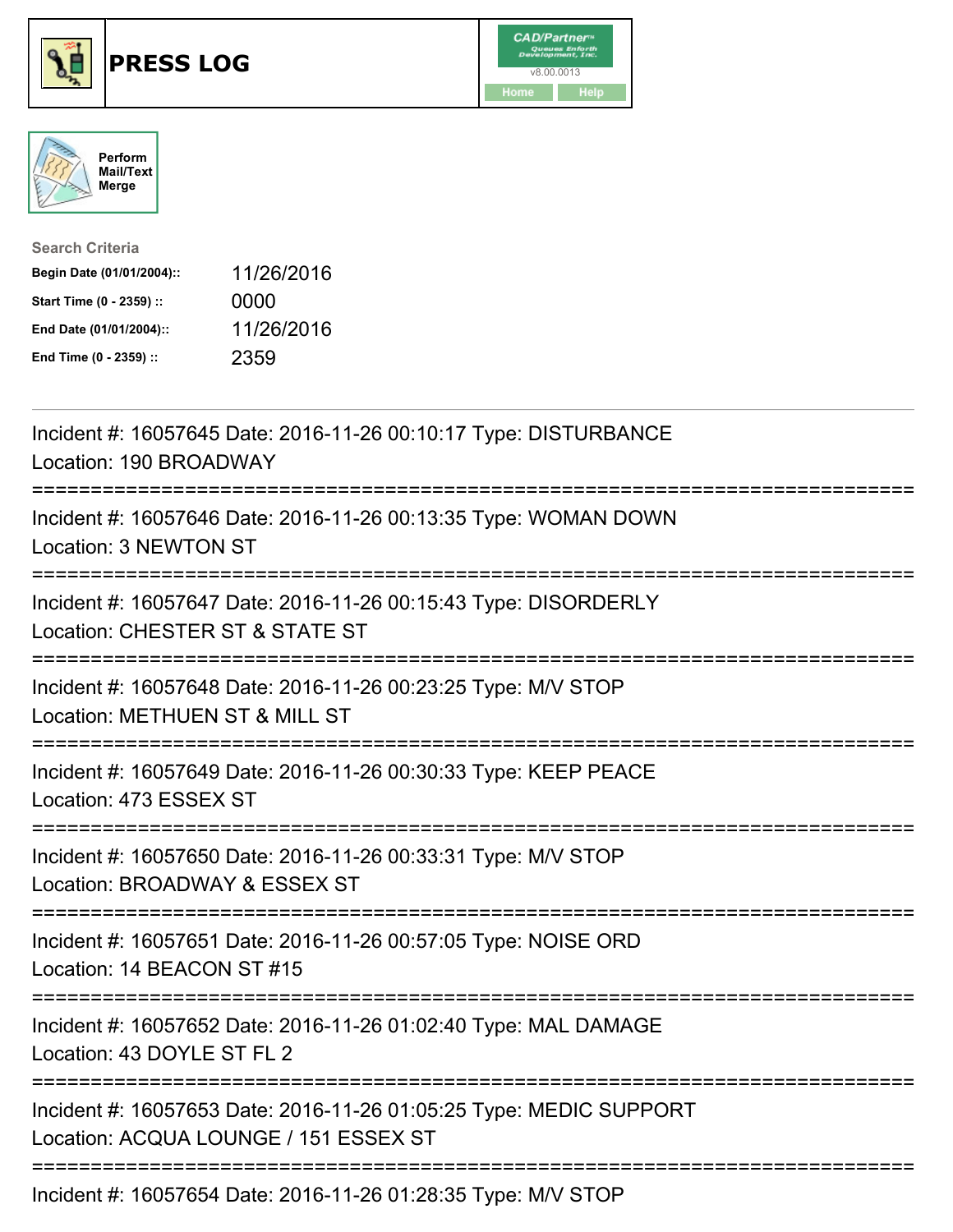Location: JACKSON ST

| Incident #: 16057655 Date: 2016-11-26 01:52:12 Type: SUS PERS/MV<br>Location: ANDOVER ST & S BROADWAY              |
|--------------------------------------------------------------------------------------------------------------------|
| Incident #: 16057656 Date: 2016-11-26 01:56:25 Type: BUILDING CHK<br>Location: TRIPOLI BAKERY INC / 106 COMMON ST  |
| Incident #: 16057657 Date: 2016-11-26 01:57:10 Type: DOMESTIC/PROG<br>Location: 628 LOWELL ST #BACK FL 2           |
| Incident #: 16057658 Date: 2016-11-26 01:58:49 Type: NOISE ORD<br>Location: 109 GARDEN ST                          |
| Incident #: 16057659 Date: 2016-11-26 02:03:46 Type: AUTO ACC/NO PI<br>Location: BIGELOW ST & CARLETON ST          |
| Incident #: 16057660 Date: 2016-11-26 02:07:43 Type: M/V STOP<br>Location: HAVERHILL ST & JACKSON ST               |
| Incident #: 16057661 Date: 2016-11-26 02:16:42 Type: LOUD NOISE<br><b>Location: 56 HAVERHILL ST</b>                |
| Incident #: 16057662 Date: 2016-11-26 02:22:16 Type: FIGHT<br>Location: 134 NEWBURY ST                             |
| Incident #: 16057663 Date: 2016-11-26 02:24:57 Type: FIGHT<br>Location: BROADWAY & ESSEX ST                        |
| Incident #: 16057664 Date: 2016-11-26 02:39:02 Type: M/V STOP<br>Location: BROADWAY & COMMON ST                    |
| Incident #: 16057665 Date: 2016-11-26 02:55:02 Type: M/V STOP<br>Location: AMESBURY ST & CANAL ST                  |
| Incident #: 16057666 Date: 2016-11-26 02:59:31 Type: BUILDING CHK<br>Location: LAS PALMAS RESTURANT / 445 ESSEX ST |
| Incident #: 16057667 Date: 2016-11-26 03:02:51 Type: M/V STOP<br>Location: HAMPSHIRE ST & HAVERHILL ST             |
| Incident #: 16057668 Date: 2016-11-26 03:10:37 Type: BUILDING CHK                                                  |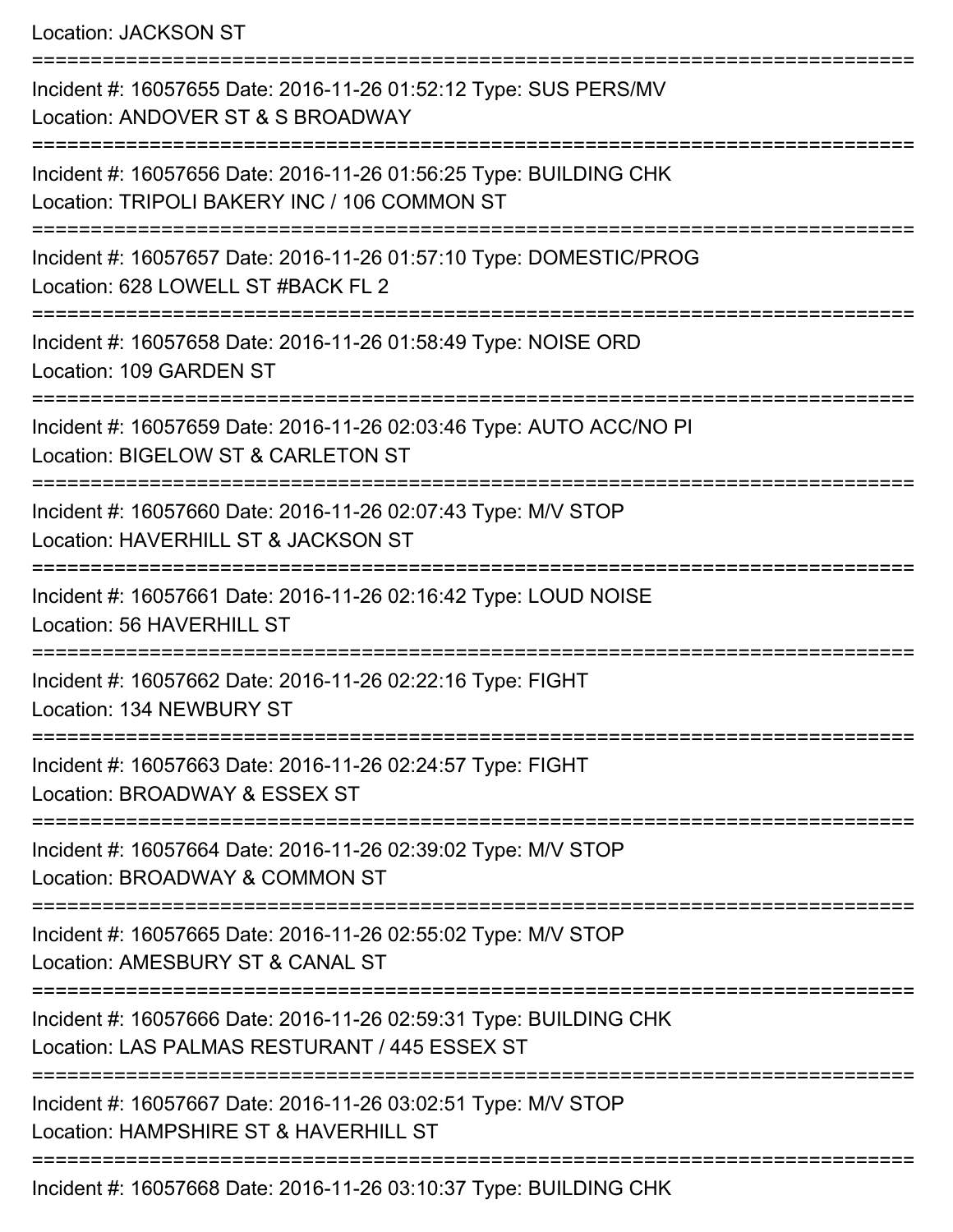| Incident #: 16057669 Date: 2016-11-26 03:14:12 Type: MEDIC SUPPORT<br><b>Location: MANCHESTER</b>                                |
|----------------------------------------------------------------------------------------------------------------------------------|
| Incident #: 16057670 Date: 2016-11-26 03:23:19 Type: NOISE ORD<br>Location: 86 SUNSET AV                                         |
| Incident #: 16057671 Date: 2016-11-26 03:24:03 Type: MAL DAMAGE<br>Location: 43 DOYLE ST                                         |
| Incident #: 16057672 Date: 2016-11-26 03:28:48 Type: A&B D/W PAST<br>Location: U-HAUL RENTAL / 375 BROADWAY                      |
| Incident #: 16057673 Date: 2016-11-26 03:32:19 Type: UNWANTEDGUEST<br>Location: 32 BRADFORD ST FL 1                              |
| ================<br>Incident #: 16057674 Date: 2016-11-26 04:10:13 Type: SUS PERS/MV<br>Location: DUNKIN DONUTS / 99 WINTHROP AV |
| Incident #: 16057675 Date: 2016-11-26 04:17:28 Type: ALARMS<br>Location: CHRIS ROBERTS RESD. / 7 MT AUBURN ST                    |
| Incident #: 16057676 Date: 2016-11-26 04:18:03 Type: NOISE ORD<br>Location: LOFT 550 / 550 BROADWAY #318                         |
| Incident #: 16057677 Date: 2016-11-26 04:25:34 Type: M/V STOP<br>Location: COLFAX AV & TOWER HILL ST                             |
| Incident #: 16057678 Date: 2016-11-26 04:28:29 Type: BUILDING CHK<br>Location: 7 CYPRESS AV                                      |
| Incident #: 16057679 Date: 2016-11-26 04:31:06 Type: BUILDING CHK<br>Location: 81 CYPRESS AV                                     |
| Incident #: 16057680 Date: 2016-11-26 04:48:07 Type: B&E/MV/PAST<br>Location: 134 EXCHANGE ST                                    |
| Incident #: 16057681 Date: 2016-11-26 05:22:42 Type: M/V STOP<br>Location: BAY STATE RD & WATER ST                               |
| Incident #: 16057682 Date: 2016-11-26 07:03:38 Type: LARCENY/PAST                                                                |

 $L = L$ union: 189 UNION ST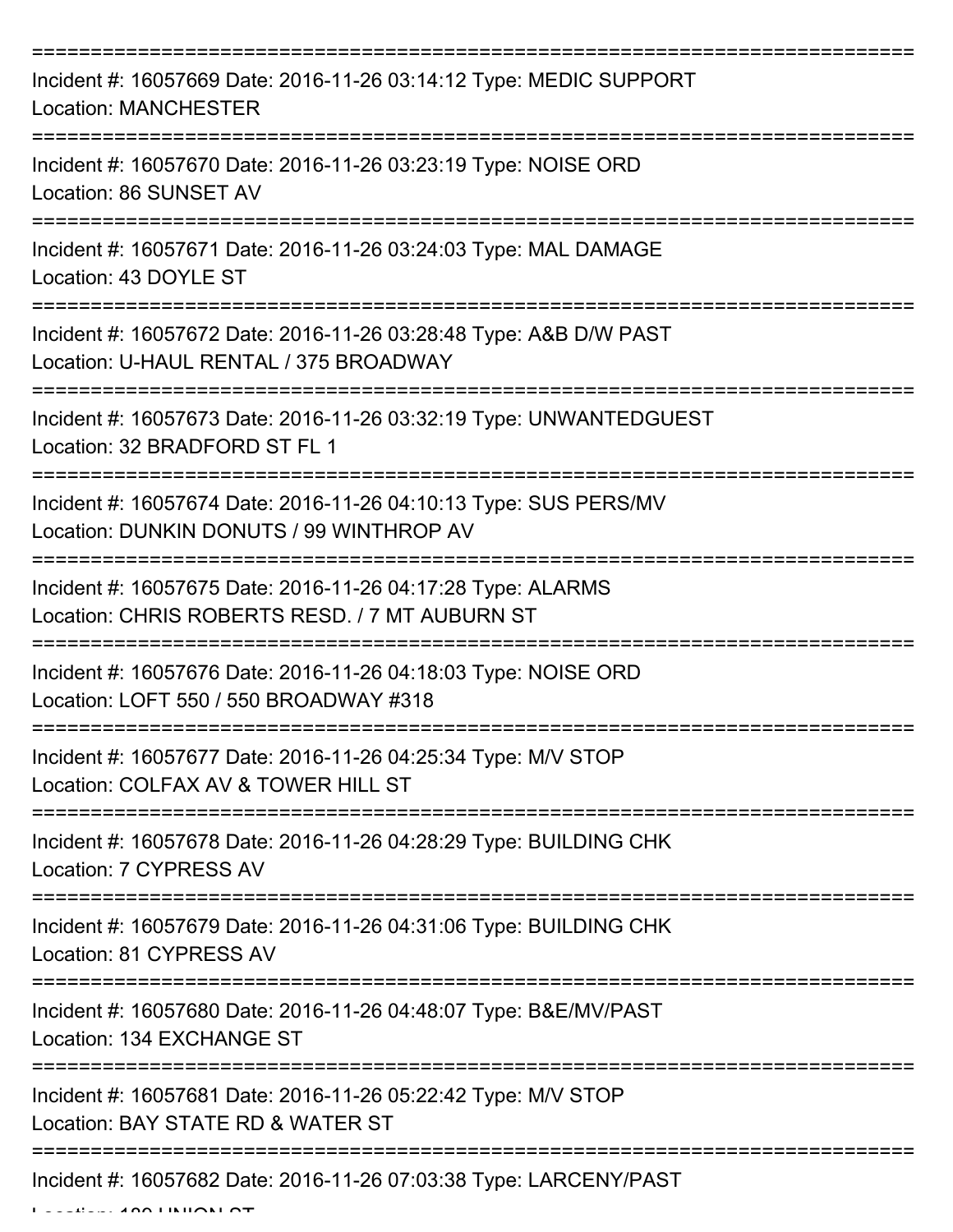| Incident #: 16057683 Date: 2016-11-26 07:14:08 Type: M/V STOP<br>Location: 131 GILBERT ST                                   |
|-----------------------------------------------------------------------------------------------------------------------------|
| Incident #: 16057684 Date: 2016-11-26 07:15:31 Type: M/V STOP<br>Location: BAILEY ST & S UNION ST                           |
| Incident #: 16057685 Date: 2016-11-26 07:16:43 Type: M/V STOP<br>Location: BROADWAY & ESSEX ST                              |
| Incident #: 16057686 Date: 2016-11-26 07:20:58 Type: VIO CITY ORD<br>Location: LADDER 4 / CROSBY ST                         |
| Incident #: 16057687 Date: 2016-11-26 07:44:49 Type: M/V STOP<br>Location: CROSBY ST & S BROADWAY                           |
| Incident #: 16057688 Date: 2016-11-26 07:49:32 Type: SUS PERS/MV<br>Location: WALGREENS / 220 S BROADWAY                    |
| Incident #: 16057689 Date: 2016-11-26 08:04:56 Type: VIO CITY ORD<br>Location: NEW BEGINNINGS HAIR SALON / 56 BROOKFIELD ST |
| Incident #: 16057690 Date: 2016-11-26 08:19:07 Type: LIC PLATE STO<br>Location: 600 ESSEX ST                                |
| Incident #: 16057691 Date: 2016-11-26 08:32:44 Type: INVESTIGATION<br>Location: 95 MARBLE AV                                |
| Incident #: 16057692 Date: 2016-11-26 08:41:41 Type: M/V STOP<br>Location: BROADWAY & CROSS ST                              |
| Incident #: 16057694 Date: 2016-11-26 08:42:03 Type: LARCENY/PAST<br>Location: SPEEDWAY GAS STATION / 500 S UNION ST        |
| Incident #: 16057693 Date: 2016-11-26 08:42:55 Type: UNWANTEDGUEST<br>Location: 291 ESSEX ST #3                             |
| Incident #: 16057695 Date: 2016-11-26 08:47:04 Type: ALARM/BURG<br>Location: MARTINEZ RESIDENCE / 917 ESSEX ST              |
| Incident #: 16057696 Date: 2016-11-26 09:10:36 Type: B&E/MV/PAST                                                            |

Location: 8 CEDAD CT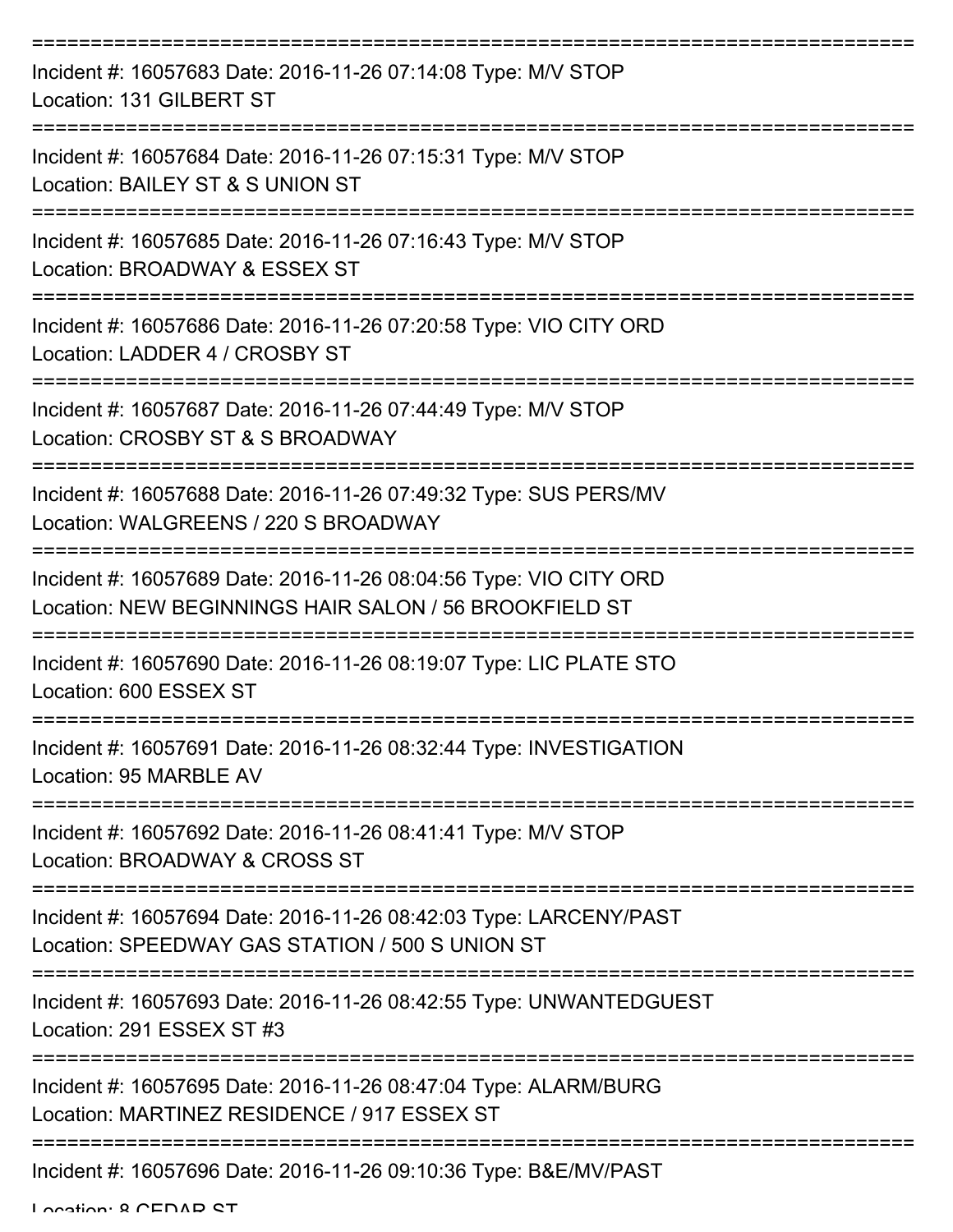| Incident #: 16057697 Date: 2016-11-26 09:29:37 Type: ALARM/BURG<br>Location: 17 FALLON ST                                  |
|----------------------------------------------------------------------------------------------------------------------------|
| Incident #: 16057698 Date: 2016-11-26 09:29:46 Type: CK WELL BEING<br>Location: KID START INC. / 444 CANAL ST              |
| Incident #: 16057699 Date: 2016-11-26 09:42:04 Type: MV/BLOCKING<br>Location: 21 HOBSON ST                                 |
| Incident #: 16057700 Date: 2016-11-26 09:50:09 Type: M/V STOP<br>Location: S UNION ST & SALEM ST                           |
| Incident #: 16057701 Date: 2016-11-26 09:52:02 Type: M/V STOP<br>Location: S UNION ST & SALEM ST                           |
| Incident #: 16057702 Date: 2016-11-26 09:56:12 Type: MISSING PERS<br>Location: 125 BENNINGTON ST FL 3                      |
| Incident #: 16057703 Date: 2016-11-26 09:59:14 Type: M/V STOP<br>Location: S UNION ST & SALEM ST                           |
| Incident #: 16057704 Date: 2016-11-26 10:05:50 Type: ALARM/BURG<br>Location: 71 DUCKETT AV                                 |
| Incident #: 16057705 Date: 2016-11-26 10:09:25 Type: HIT & RUN M/V<br>Location: 700 ESSEX ST                               |
| Incident #: 16057706 Date: 2016-11-26 10:23:18 Type: SPECIAL CHECK<br><b>Location: CYPRESS AV</b>                          |
| Incident #: 16057707 Date: 2016-11-26 10:24:06 Type: M/V STOP<br>Location: 700 ESSEX ST                                    |
| Incident #: 16057708 Date: 2016-11-26 10:26:17 Type: SPECIAL CHECK<br>Location: 64 AMHERST ST                              |
| Incident #: 16057709 Date: 2016-11-26 10:35:19 Type: SUS PERS/MV<br>Location: COMMONWEALTH MOTOR CHEVY / 1 COMMONWEALTH DR |
| Incident #: 16057710 Date: 2016-11-26 10:43:14 Type: LOCKOUT<br>Location: 7 WASHINGTON ST                                  |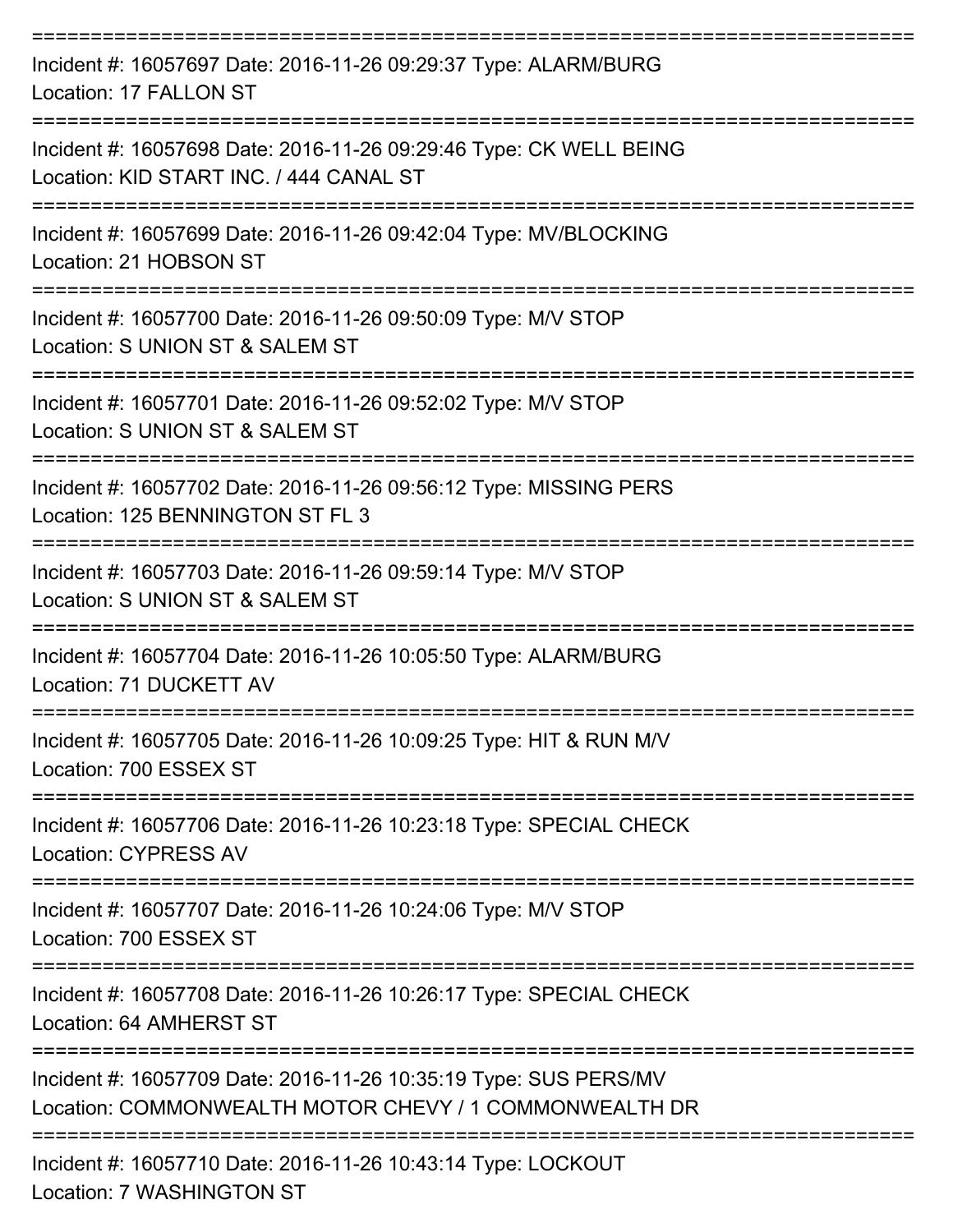| Incident #: 16057711 Date: 2016-11-26 10:57:56 Type: MEDIC SUPPORT<br>Location: 17 GREEN ST                                                               |
|-----------------------------------------------------------------------------------------------------------------------------------------------------------|
| Incident #: 16057712 Date: 2016-11-26 10:59:06 Type: M/V STOP<br>Location: 0 BROADWAY                                                                     |
| Incident #: 16057713 Date: 2016-11-26 11:05:07 Type: M/V STOP<br>Location: 412 HAMPSHIRE STREET                                                           |
| ================================<br>Incident #: 16057714 Date: 2016-11-26 11:06:00 Type: ALARM/BURG<br>Location: MATHEWS INSURANCE AGENCY / 182 PARKER ST |
| Incident #: 16057715 Date: 2016-11-26 11:08:41 Type: M/V STOP<br>Location: 616 ESSEX STREET<br>-------------------------------                            |
| Incident #: 16057716 Date: 2016-11-26 11:08:42 Type: DISTURBANCE<br>Location: 274 E HAVERHILL ST #16                                                      |
| Incident #: 16057717 Date: 2016-11-26 11:18:36 Type: PARK & WALK<br>Location: BRADFORD ST & BROADWAY                                                      |
| Incident #: 16057718 Date: 2016-11-26 11:22:04 Type: M/V STOP<br>Location: 401 ANDOVER ST                                                                 |
| Incident #: 16057719 Date: 2016-11-26 11:25:25 Type: M/V STOP<br>Location: EVERETT ST & SANBORN ST                                                        |
| Incident #: 16057720 Date: 2016-11-26 11:25:29 Type: TRESPASSING<br>Location: 383 HAVERHILL ST                                                            |
| Incident #: 16057721 Date: 2016-11-26 11:34:18 Type: SUS PERS/MV<br>Location: 40 KENDALL ST                                                               |
| Incident #: 16057723 Date: 2016-11-26 11:56:55 Type: M/V STOP<br>Location: BROADWAY & ESSEX STREET                                                        |
| Incident #: 16057722 Date: 2016-11-26 11:58:07 Type: AUTO ACC/NO PI<br>Location: 55 SARGENT ST                                                            |
| Incident #: 16057724 Date: 2016-11-26 12:05:20 Type: SUICIDE ATTEMPT<br>Location: 9 SUMMER ST #S510                                                       |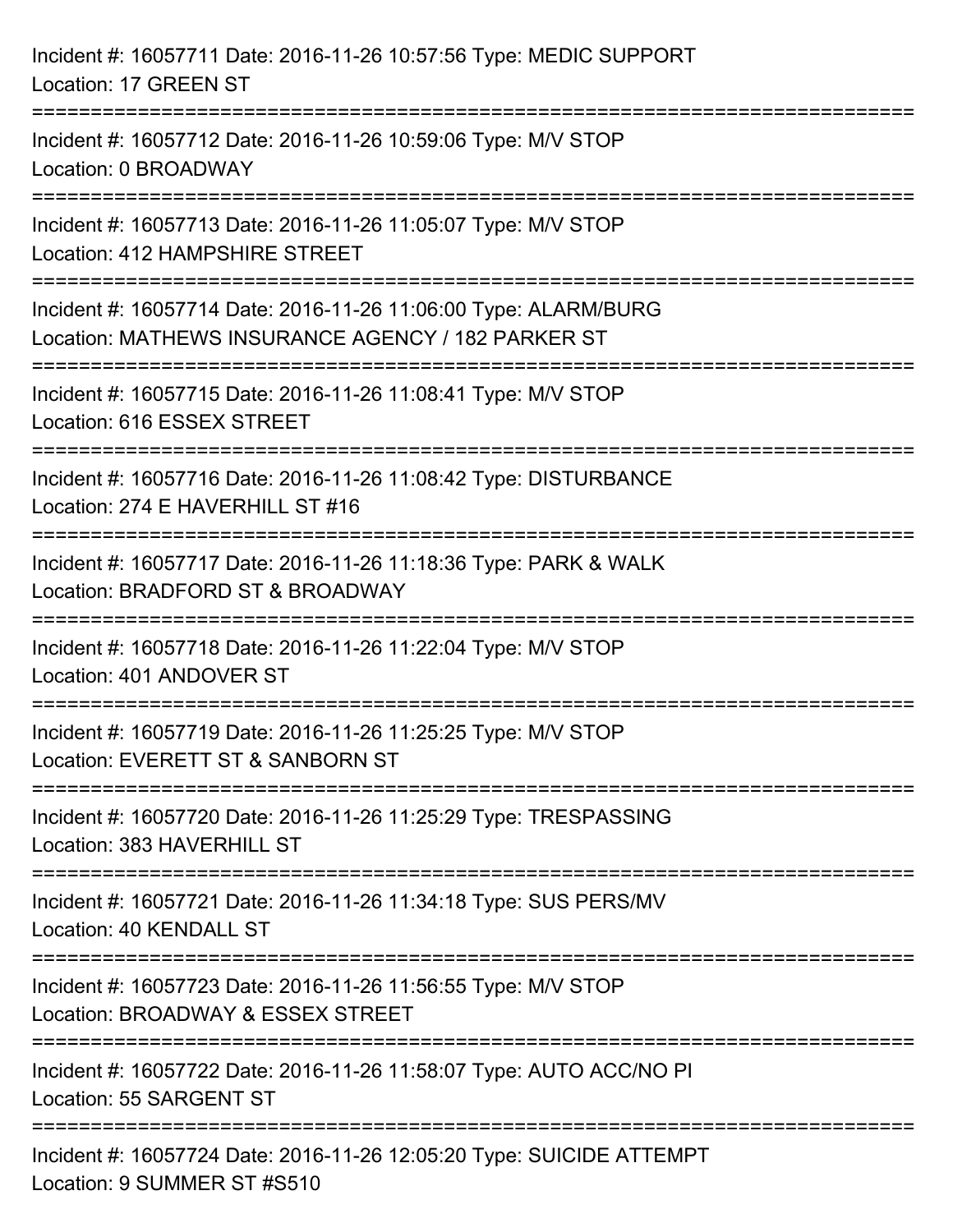Incident #: 16057725 Date: 2016-11-26 12:30:35 Type: MEDIC SUPPORT Location: 118 BEACON AV =========================================================================== Incident #: 16057726 Date: 2016-11-26 13:00:11 Type: VIO CITY ORD Location: NEW BEGINNINGS HAIR SALON / 56 BROOKFIELD ST =========================================================================== Incident #: 16057727 Date: 2016-11-26 13:03:39 Type: ALARM/BURG Location: 60 E PLEASANT ST =========================================================================== Incident #: 16057728 Date: 2016-11-26 13:10:34 Type: M/V STOP Location: 118 BEACON AV =========================================================================== Incident #: 16057729 Date: 2016-11-26 13:59:09 Type: LOST PROPERTY Location: LOWELL ST =========================================================================== Incident #: 16057730 Date: 2016-11-26 14:05:44 Type: MISC Location: 311 WATER ST =========================================================================== Incident #: 16057731 Date: 2016-11-26 14:18:50 Type: LOST PROPERTY Location: BROADWAY & LOWELL ST =========================================================================== Incident #: 16057732 Date: 2016-11-26 14:31:52 Type: ASSIST FIRE Location: 57 KING ST FL 1 =========================================================================== Incident #: 16057733 Date: 2016-11-26 14:49:41 Type: LIC PLATE STO Location: 173 OLIVE AV =========================================================================== Incident #: 16057734 Date: 2016-11-26 15:02:52 Type: M/V STOP Location: 13 W HAWLEY ST =========================================================================== Incident #: 16057735 Date: 2016-11-26 15:05:37 Type: SPECIAL CHECK Location: 64 AMHERST ST =========================================================================== Incident #: 16057736 Date: 2016-11-26 15:13:40 Type: M/V STOP Location: LEBANON ST & WHITE ST =========================================================================== Incident #: 16057737 Date: 2016-11-26 15:19:15 Type: M/V STOP Location: ESSEX ST & UNION ST =========================================================================== Incident #: 16057738 Date: 2016-11-26 15:19:27 Type: DISTURBANCE Location: 11 HANCOCK ST

===========================================================================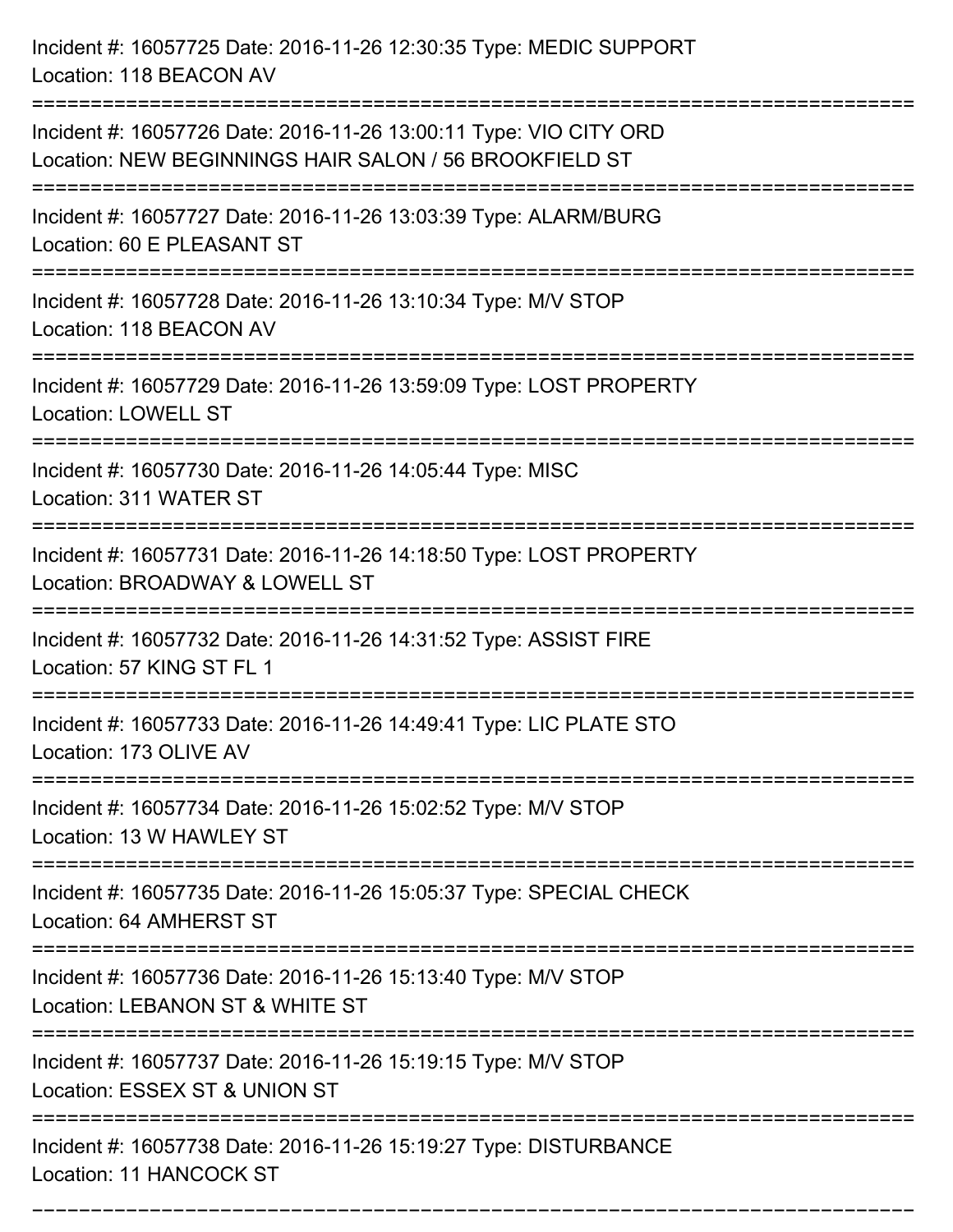| Incident #: 16057739 Date: 2016-11-26 15:43:05 Type: LARCENY/MV/PAST<br>Location: 73 WINTHROP AV                 |
|------------------------------------------------------------------------------------------------------------------|
| Incident #: 16057740 Date: 2016-11-26 15:46:29 Type: DOMESTIC/PAST<br>Location: 92 IRENE ST                      |
| Incident #: 16057742 Date: 2016-11-26 15:51:32 Type: MAL DAMAGE<br>Location: 415 HAVERHILL ST                    |
| Incident #: 16057741 Date: 2016-11-26 15:51:58 Type: MAN DOWN<br>Location: 248 BROADWAY                          |
| Incident #: 16057743 Date: 2016-11-26 16:10:56 Type: M/V STOP<br>Location: LEE CHEN RESTARAUNT / 230 WINTHROP AV |
| Incident #: 16057744 Date: 2016-11-26 16:31:15 Type: MV/BLOCKING<br>Location: 6 E HAVERHILL ST                   |
| Incident #: 16057745 Date: 2016-11-26 17:19:23 Type: ALARMS<br>Location: 2 SARATOGA ST                           |
| Incident #: 16057746 Date: 2016-11-26 17:36:52 Type: AUTO ACC/NO PI<br>Location: S BROADWAY                      |
| Incident #: 16057747 Date: 2016-11-26 17:38:48 Type: AUTO ACC/PI<br>Location: 1 S BROADWAY                       |
| Incident #: 16057748 Date: 2016-11-26 17:40:30 Type: M/V STOP<br>Location: BENNINGTON ST & PARK ST               |
| Incident #: 16057749 Date: 2016-11-26 17:42:04 Type: M/V STOP<br>Location: IRVING & HAMSHIRE                     |
| Incident #: 16057750 Date: 2016-11-26 17:46:03 Type: MV/BLOCKING<br>Location: 21 HOBSON ST                       |
| Incident #: 16057751 Date: 2016-11-26 17:53:33 Type: MAL DAMAGE<br>Location: 7 EASTON ST                         |
| Incident #: 16057752 Date: 2016-11-26 18:13:00 Type: DISTURBANCE<br>Location: 74 SHAWSHEEN RD                    |
|                                                                                                                  |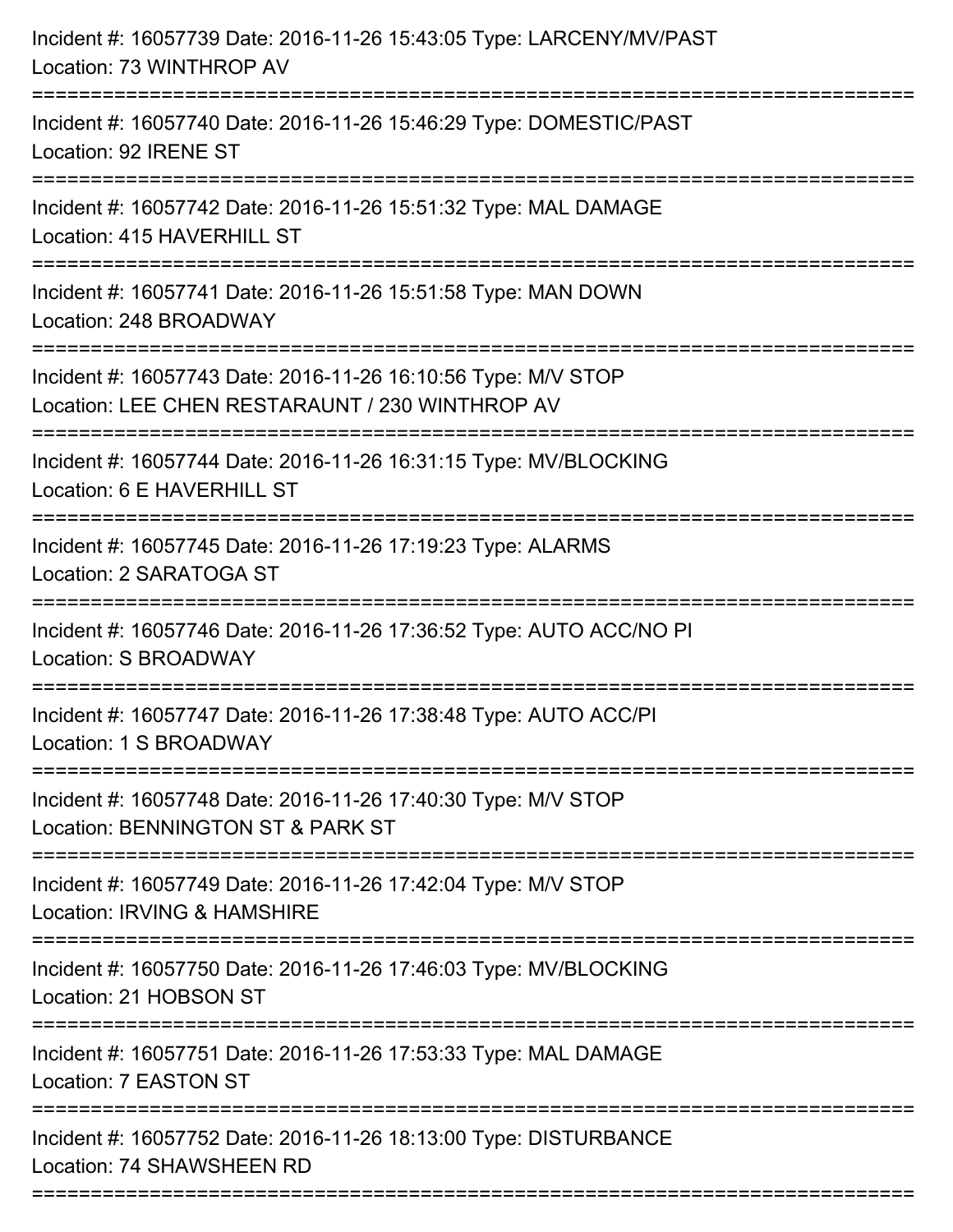Location: 155 MARSTON ST

| Incident #: 16057754 Date: 2016-11-26 18:20:22 Type: HIT & RUN M/V<br>Location: 497 HAMPSHIRE ST<br>=========== |
|-----------------------------------------------------------------------------------------------------------------|
| Incident #: 16057755 Date: 2016-11-26 18:25:54 Type: AUTO ACC/UNK PI<br>Location: 47 FERRY ST                   |
| Incident #: 16057756 Date: 2016-11-26 18:31:37 Type: DOMESTIC/PROG<br>Location: 120 COLONIAL RD                 |
| Incident #: 16057757 Date: 2016-11-26 18:58:02 Type: MAN DOWN<br>Location: 20 PLEASANT TER FL 3                 |
| Incident #: 16057758 Date: 2016-11-26 19:04:56 Type: LOUD NOISE<br>Location: 4 ROYAL ST FL 2                    |
| Incident #: 16057759 Date: 2016-11-26 19:49:37 Type: FIGHT<br>Location: 169 HAVERHILL ST #8                     |
| Incident #: 16057760 Date: 2016-11-26 19:58:06 Type: GENERAL SERV<br>Location: 4 DEWEY ST                       |
| Incident #: 16057761 Date: 2016-11-26 20:00:08 Type: LARCENY/PAST<br>Location: 303 MERRIMACK ST                 |
| Incident #: 16057762 Date: 2016-11-26 20:00:11 Type: A&B PROG<br>Location: VALLEY FORUM / 654 S UNION ST        |
| Incident #: 16057763 Date: 2016-11-26 20:27:59 Type: NOTIFICATION<br>Location: 98 FOSTER ST #2                  |
| Incident #: 16057764 Date: 2016-11-26 20:33:24 Type: DOMESTIC/PAST<br>Location: 210 MERRIMACK ST                |
| Incident #: 16057765 Date: 2016-11-26 20:39:28 Type: M/V STOP<br>Location: 50 BROADWAY                          |
| Incident #: 16057766 Date: 2016-11-26 20:40:12 Type: M/V STOP<br>Location: 44 MELVIN ST                         |
|                                                                                                                 |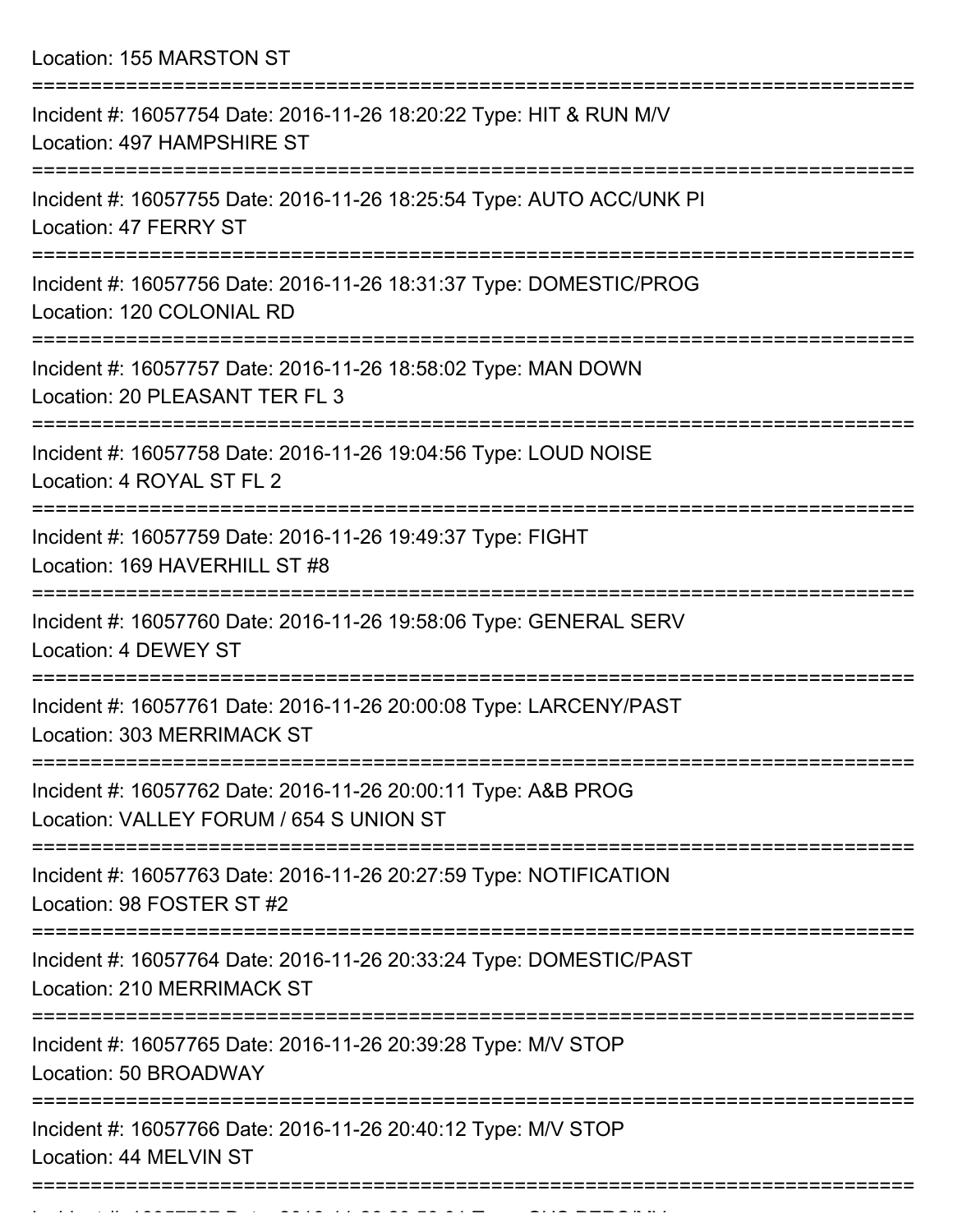Location: MT VERNON ST & MT VERNON CIR

| Incident #: 16057768 Date: 2016-11-26 21:06:33 Type: SHOTS FIRED<br>Location: NESMITH ST & RIVERSIDE DR    |
|------------------------------------------------------------------------------------------------------------|
| Incident #: 16057769 Date: 2016-11-26 21:16:22 Type: GENERAL SERV<br><b>Location: MERRIMACK ST</b>         |
| Incident #: 16057770 Date: 2016-11-26 21:37:39 Type: M/V STOP<br>Location: AMES ST & YALE ST               |
| Incident #: 16057771 Date: 2016-11-26 22:12:04 Type: ALARM/BURG<br>Location: CVS PHARMACY / 205 S BROADWAY |
| Incident #: 16057772 Date: 2016-11-26 22:13:00 Type: VIO CITY ORD<br>Location: 479 RIVERSIDE DR            |
| Incident #: 16057773 Date: 2016-11-26 22:14:18 Type: NOISE ORD<br>Location: LOWELL ST & WARREN ST          |
| Incident #: 16057775 Date: 2016-11-26 22:15:31 Type: LOUD NOISE<br>Location: 239 FARNHAM ST #11            |
| Incident #: 16057774 Date: 2016-11-26 22:16:40 Type: VIO CITY ORD<br>Location: 1-7 BICKNELL TER            |
| Incident #: 16057776 Date: 2016-11-26 22:26:36 Type: M/V STOP<br>Location: 516 ANDOVER ST                  |
| Incident #: 16057777 Date: 2016-11-26 23:20:33 Type: M/V STOP<br>Location: CANAL ST & UNION ST             |
| Incident #: 16057778 Date: 2016-11-26 23:25:58 Type: A&B PAST<br><b>Location: TREMONT</b>                  |
| Incident #: 16057779 Date: 2016-11-26 23:27:20 Type: SHOTS FIRED<br>Location: 51 HIGH ST                   |
| Incident #: 16057780 Date: 2016-11-26 23:31:28 Type: MAN DOWN<br>Location: FIRE ALARM / 60 BODWELL ST      |
|                                                                                                            |